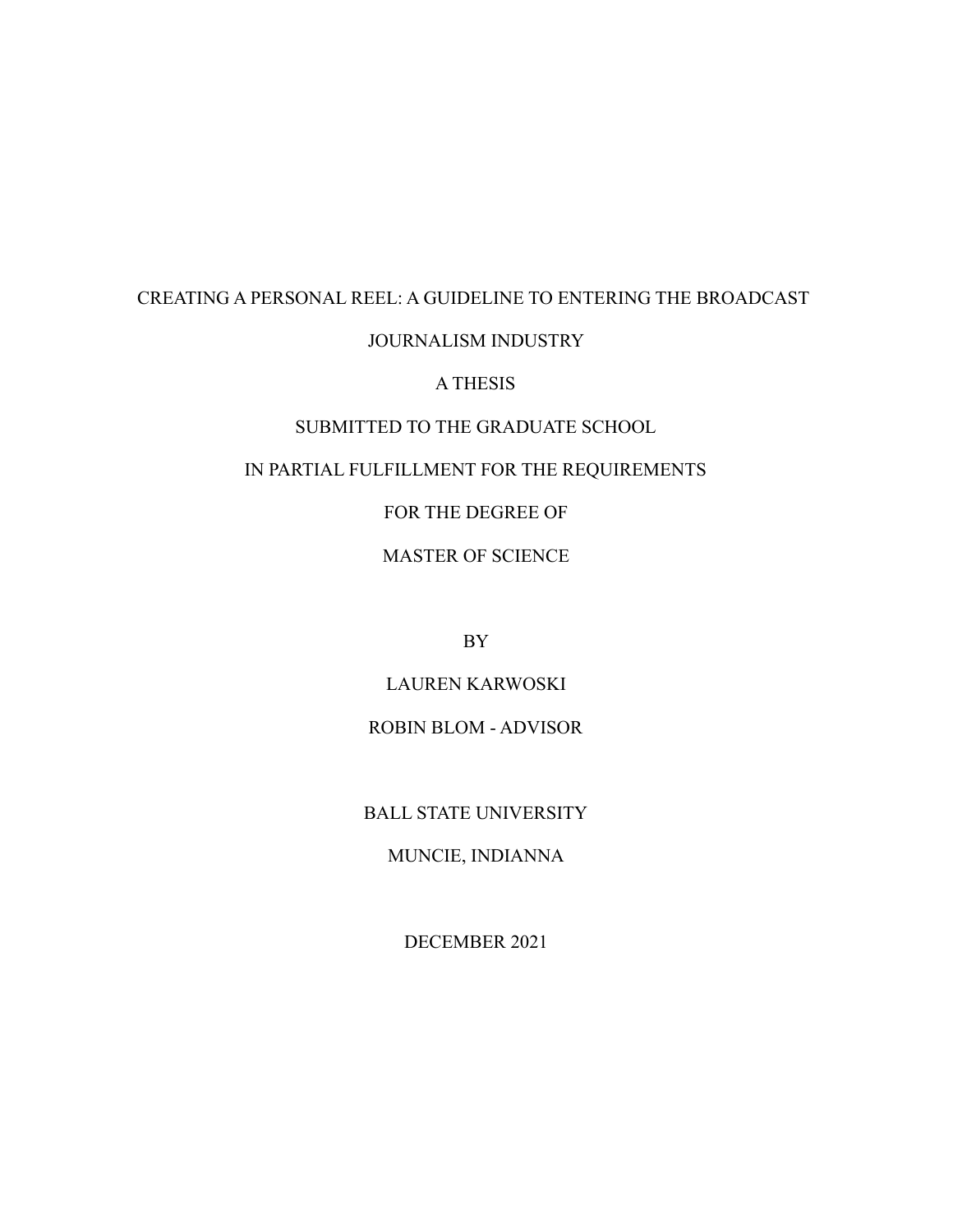#### **Literature Review**

The following research explores the common variables of a "good" news reel, with a focus on providing beginner journalists a guide to produce their own. First, what "good" meant in terms of a broadcast journalist's personal newsreel had to be defined by identifying what the goals of a reel are. In nearly all cases, there are three basic goals of a reel: to get a job, to get a promotion and to showcase one's skills and experience. By determining these end goals, and working backwards, multiple qualities within a reel that can aid in achieving these goals can be identified. These qualities include positive self-presentation, exceptional personal branding, a clean physical appearance, technical skills, and a knowledge of video sharing platforms.

#### **Self Presentation**

In *It's about me: A study of journalists' self-presentation of their visual and verbal selves*, Carpenter et al. (2017) provided details into how journalists can present themselves or frame their identities in social media spaces. Although this research about self-presentation is focused on social networking sites, a majority of the concepts can still be applied to a video reel.

Self-presentation in journalism is how journalists portray themselves both professionally and personally to not only their viewers but to both colleagues and superiors in the industry as well (Carpenter et al., 2017). This research stressed that the most important part of a journalist's self presentation is presenting journalistic capabilities and consistent work. This is reiterated in *Basic Journalism Skills Remain Important in Hiring* by Pierce and Miller (2007). Most editors found writing skills such as grammar and knowledge of journalism ethics to be the most important skills that all new journalists should have.

This further proves that the most important factor when creating a reel with the goal of being hired by a station, is presenting one's journalistic and technical skills. "Editors are less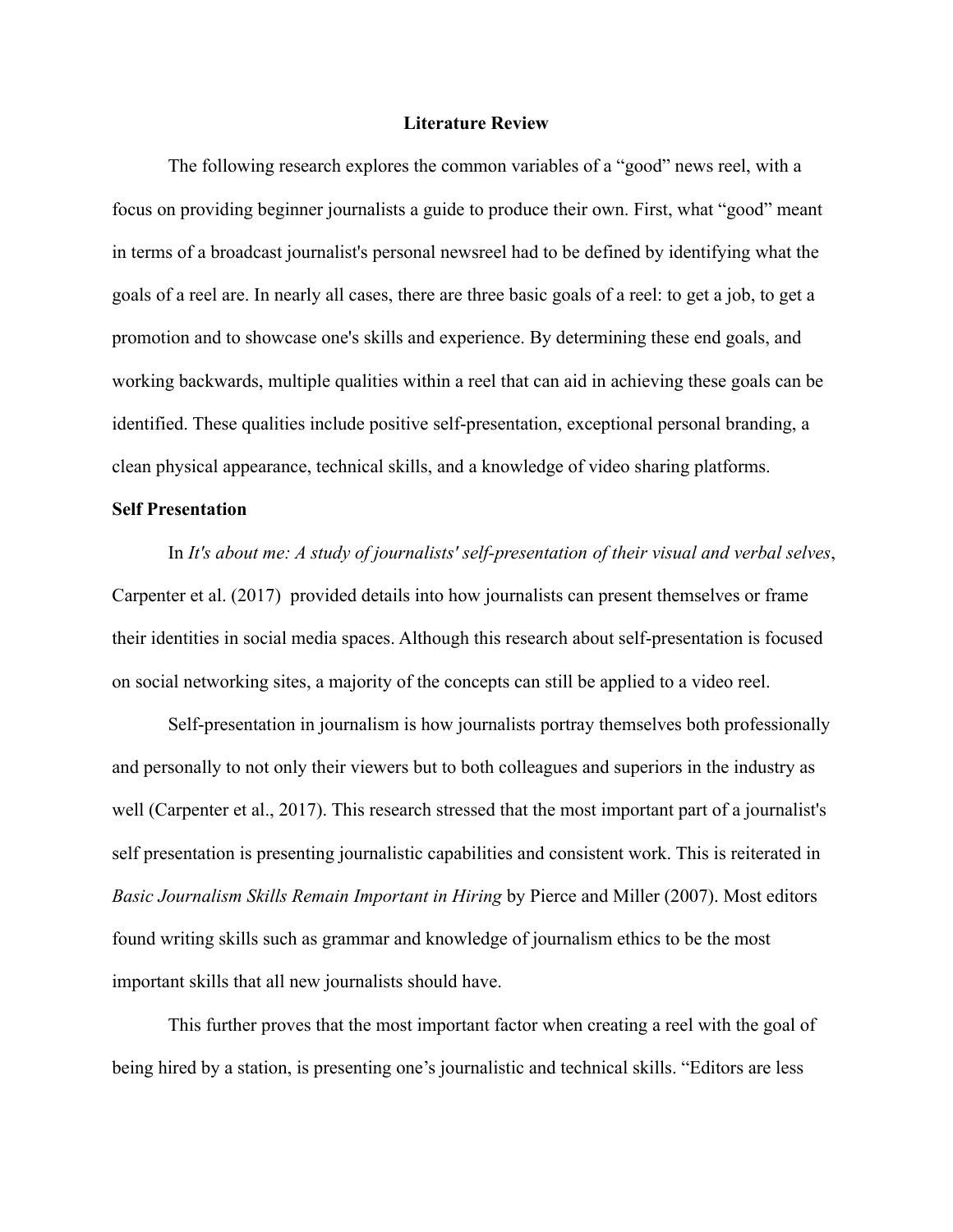concerned with what degree students have or the type of program from which they graduate but instead, are more concerned with their knowledge of basic journalism and their ability to write" (Pierce and Miller, 2007, p. 53). If these abilities and knowledge are not highlighted in a reel, it can be assumed that one would not receive results desired from the creation of a reel such as job offers or promotions. In *Basic Journalism Skills Remain Important in Hiring,* the authors expanded on the journalistic knowledge and skills that are important to highlight in the hiring process, and thus important to highlight in one's reel. These include writing skills as well as grammar, editing, and knowledge of journalism ethics.

In addition to these journalistic skills, on camera skills are also very important when attempting to positively self-present oneself in a reel. "Body language is a big communicator particularly on TV. Impressions of people form within the first few minutes when they're on camera" (Schwager, 1986, p. 64). Appearing relaxed and comfortable in front of the camera throughout one's reel is vital, as it is a main objective of a television journalist's daily duties. "Effective use of your hands, arms and body will add to your appearance; awkwardness will detract" (Diefenbach, 1958, p. 12). Movements on camera should appear natural but may need to be meticulously planned in advance to ensure that one's body remains centered and in the frame of the camera at all times throughout one's reel. It is important to show movement throughout one's reel so the news director can see that multitasking such as reporting, while walking can be achieved.

Energy is another crucial part of self presentation in one's reel. "The two true tellers of energy level are voice volume and tone" (Schwager, 1986, p. 64). Throughout one's reel, voice and energy levels should be consistent. Avoiding a monotonous tone, or soft volume during one's reel will help show those viewing the reel that they are experienced and able to present on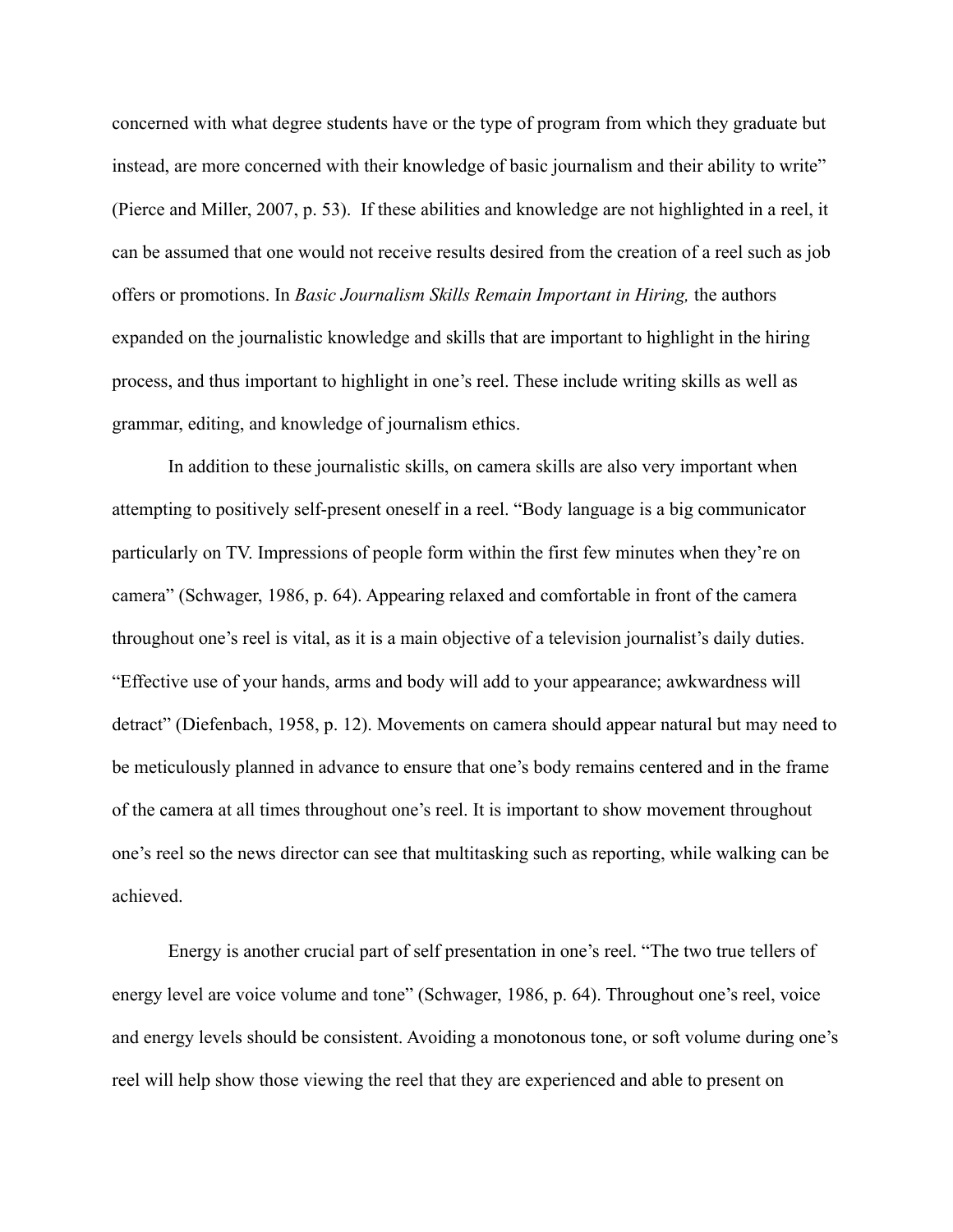camera in a way that is pleasing to the audience. "The average conversational speaking voice is adequately powerful for pickup and production over today's broadcast systems" (Diefenbach, 1958, p. 13). Journalists must also be mindful of powerful non-verbal cues that need to align with the information they are reporting on throughout their reels, such as attitude, tone and composure (Schwager, 1986).

#### **Personal Branding**

In addition to self presentation and journalistic skills, personal branding is another important quality to emphasize when creating a reel. In *Gender and branding practices among journalists*, the importance of personal branding for journalists is discussed heavily. The main goal of a journalist's personal branding is to effectively communicate to others their value and experience (Molyneux, 2019). This personal brand is communicated in a variety of ways, from in-person correspondence, to social media and online interactions.

The "why" of having a strong personal brand, is explained in this research, including showing credibility to both one's audience and employers, as well as demonstrating one can follow the strict guidelines and journalistic rules of television reporting. Molyneux (2019) stated, "Journalists' branding efforts speak to multiple constituencies. They market their content and defend their credibility to their audiences. They demonstrate to their employers their careful adherence to policy and commitment to the organization" when speaking on personal branding.

As public figures, journalists specifically have to be more mindful of their personal brands, than others in different fields. "These professionals face different pressures and dynamics than the average user that may induce them to devote more time and attention to their personal brands" (Molyneux, 2019, p. 2). The belief is that if one does not define themselves with their personal brand, they are letting others define them (Molyneux, 2019). This push for personal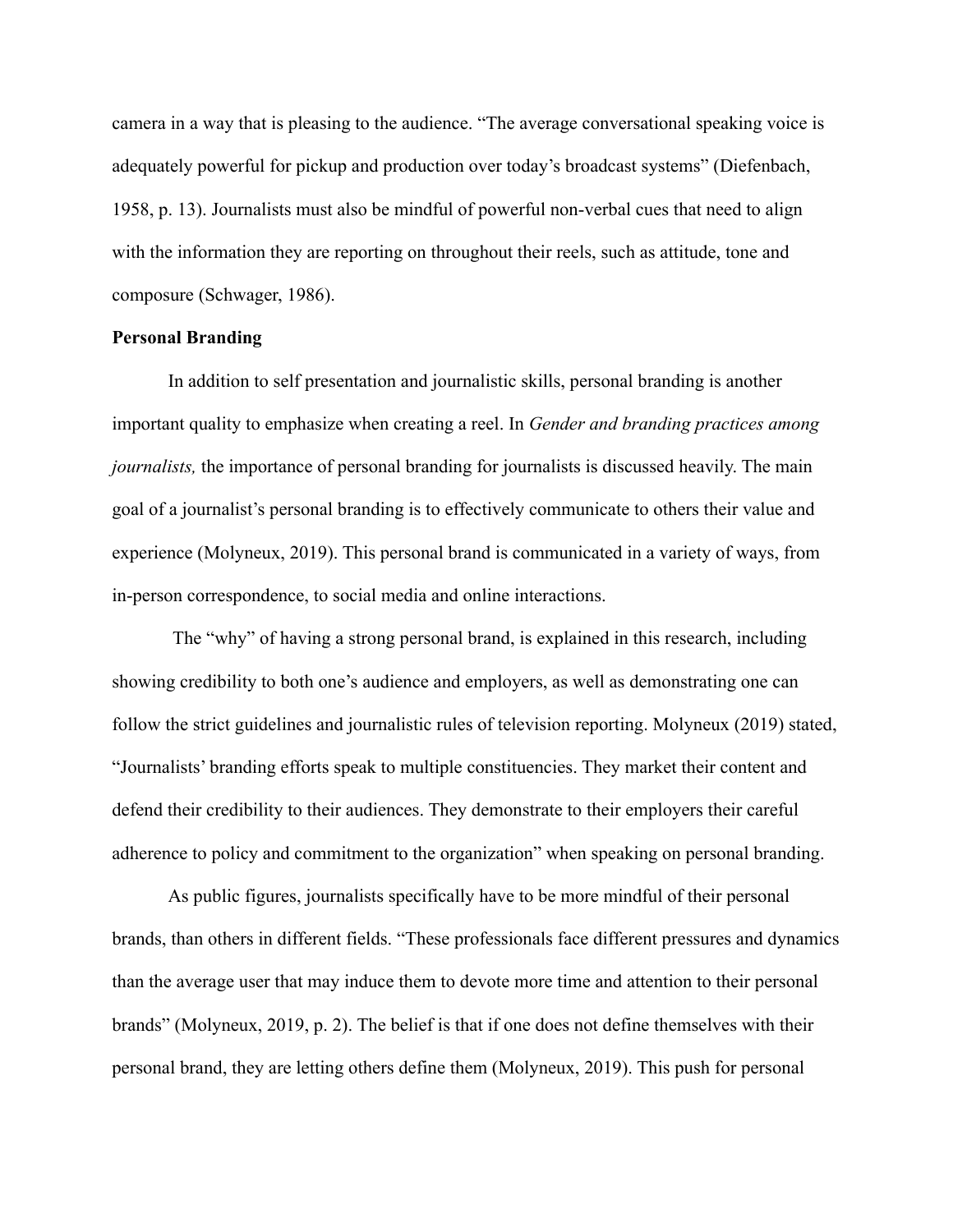branding in journalism has been caused by a variety of different factors, including "precarity in the job market, weakening organizations and American individualism" (Molyneux, 2019, p.2). As organizations weaken, journalists are becoming more independent and therefore need to have a strongly defined personal brand. Journalism is an individualistic profession, as when a piece is published, it is published under the journalist's name and associated with them, therefore it's crucial that they have control over their own brand and therefore reputation.

Overall, personal branding in journalism is how a journalist promotes their experience, expertise, reporting style, and personality to gain credibility and communicate their worth. This research on personal branding can be applied to the process of creating a reel because one is attempting to gain credibility and communicate worth to a news director or hiring manager, through a 6-8 minute long video.

Journalists can also use their reel and personal branding to convey their "beats" or specific area of journalism they prefer to focus on. "People often seek professional advancement and personal recognition, which leads them to adjust their self-presentation behaviors" (Carpenter et al., 2017, p. 1249). This same strategy of self-presentation applies to journalism and reels as well. Demonstrating the specific area such as sports or weather that the journalist prefers, by including more footage and stories of said topic in their reel, also has the immediate goal of obtaining a job. This will allow a news director to get a better understanding of one's personal brand and reporting style.

The professional side of personal branding and self presentation has been previously discussed in this literature review, such as strong journalistic skills and self presentation. However, the personal side is just as important. In *It's about me: A study of journalists' self-presentation of their visual and verbal selves*, Carpenter et al. (2017) say that journalists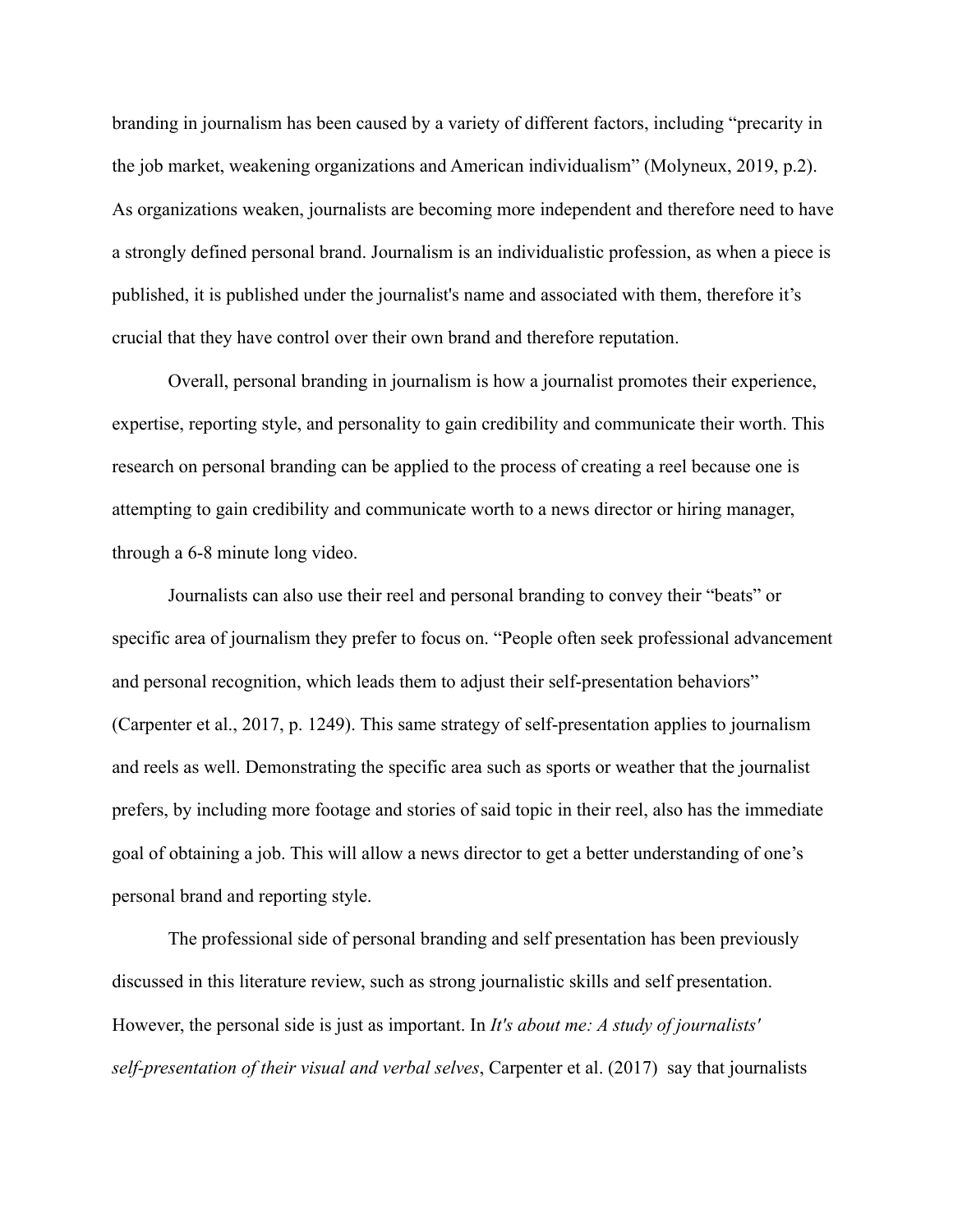must combine a small glance into their personal lives and who they are as individuals with the professional side of journalism in order to brand themselves sufficiently. She goes on to explain that branding efforts are not strictly professional and journalists' self-representations often blend both professional and personal aspects of their lives (Carpenter et al., 2017).

There are many benefits to blending personal and professional aspects when showcasing one's personal brand in a reel. "Previous scholarship has determined that journalists mix personal and professional elements of self into their appeals for audience attention...branding for journalists is essentially an effort in garnering attention and relationship building" (Molyneux, 2019, p. 2). It is crucial for news directors to see that journalist's are able to build a relationship with the audience, therefore this part of personal branding must be adequately demonstrated within one's reel. This can be achieved by ad libbing small personal comments when reporting on stories and including them in one's reel. Every personal comment reflects a journalist's personal brand and can be used to create a connection with the viewers therefore creating trust, communication and mutual understanding (Molyneux, 2019). Combining this personal side of branding with the journalistic skills previously discussed, will aid in the creation of a superior reel.

#### **Physical Appearance**

Physical appearance also plays a large part in personal branding, as well as the overall quality of a newsreel. One must look professional, clean and organized throughout the entirety of their reel, while also showing a touch of personal style, to again, add to their personal brand, and connect with the audience.

The overall goal of one's television Physical appearance should be to compliment their face (Schwager, 1986). "Since you depend largely upon facial expressions to convey your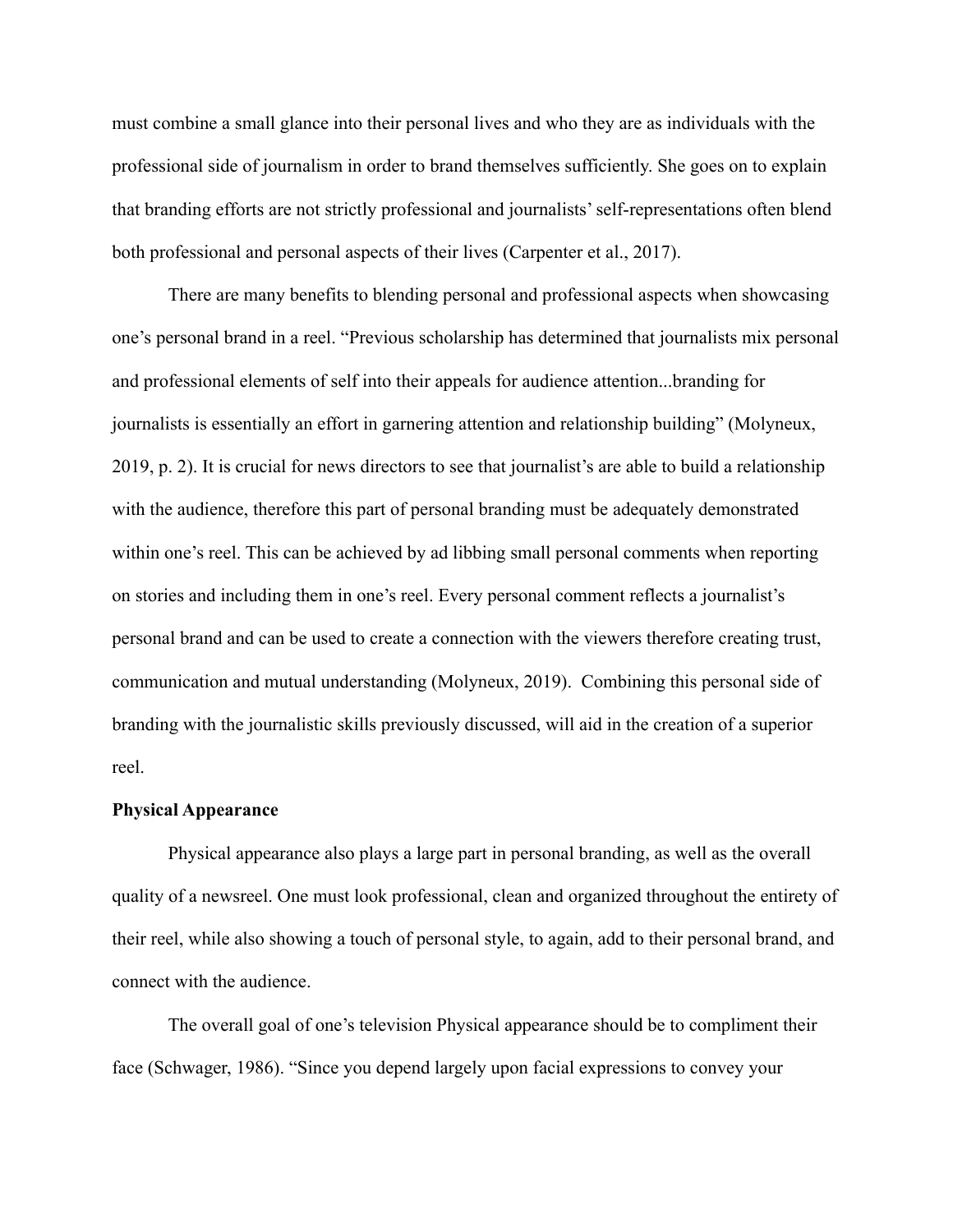emotions and sincerity to viewers...anything that detracts the viewers' attention away from your face is detrimental to your purpose" (Schwager, 1986, p. 8). Clothing is one of the main parts of crafting a successful on camera appearance for one's reel. Many of the same principles of dressing professionally or for an interview can be applied to a reel, because a reel serves a similar purpose to a job interview.

Clothing should be solid, and primarily neutral shades that are not considered distracting to viewers. Patterns can come across flattering or busy to the eye on camera. Journalist's are encouraged to avoid pure white clothing that can cause "reflective blooms" on camera and distract from the overall shot (Schwager, 1986). Clothing should reflect current fashion trends, while still being professional. It is crucial that clothing is well-fitted, and flattering to one's body type, ensuring that it is not too tight or too revealing (Giorgenti*, 2015).* Accessories should be very minimal and not distracting, this includes items such as jewelry, belts, and handbags. Shoes should also be in solid, neutral shades, with heels for women not exceeding more than 3 inches. Closed toe shoes are preferred over open toed shoes (Buckingham, 2003).

In addition to clothing, personal hygiene and grooming are an important part of personal branding and creating a reel. Hair for both men and women should be in a natural color, and appear clean and in a hairstyle that compliments the face. Back-lighting will make loose or flying strands more noticeable so it is important that hair is kept well groomed (Giorgenti*, 2015)*. In addition to hair, one's nails should also be polished or well-groomed.

Lastly, makeup is important for personal branding and creating a reel because journalists rely heavily on their facial expressions and movement of the face for conveying emotion and diction in reporting. Makeup should be applied in a way that is flattering to one's face, but does not alter their overall appearance drastically. Eliminating oil and shine as well as under-eye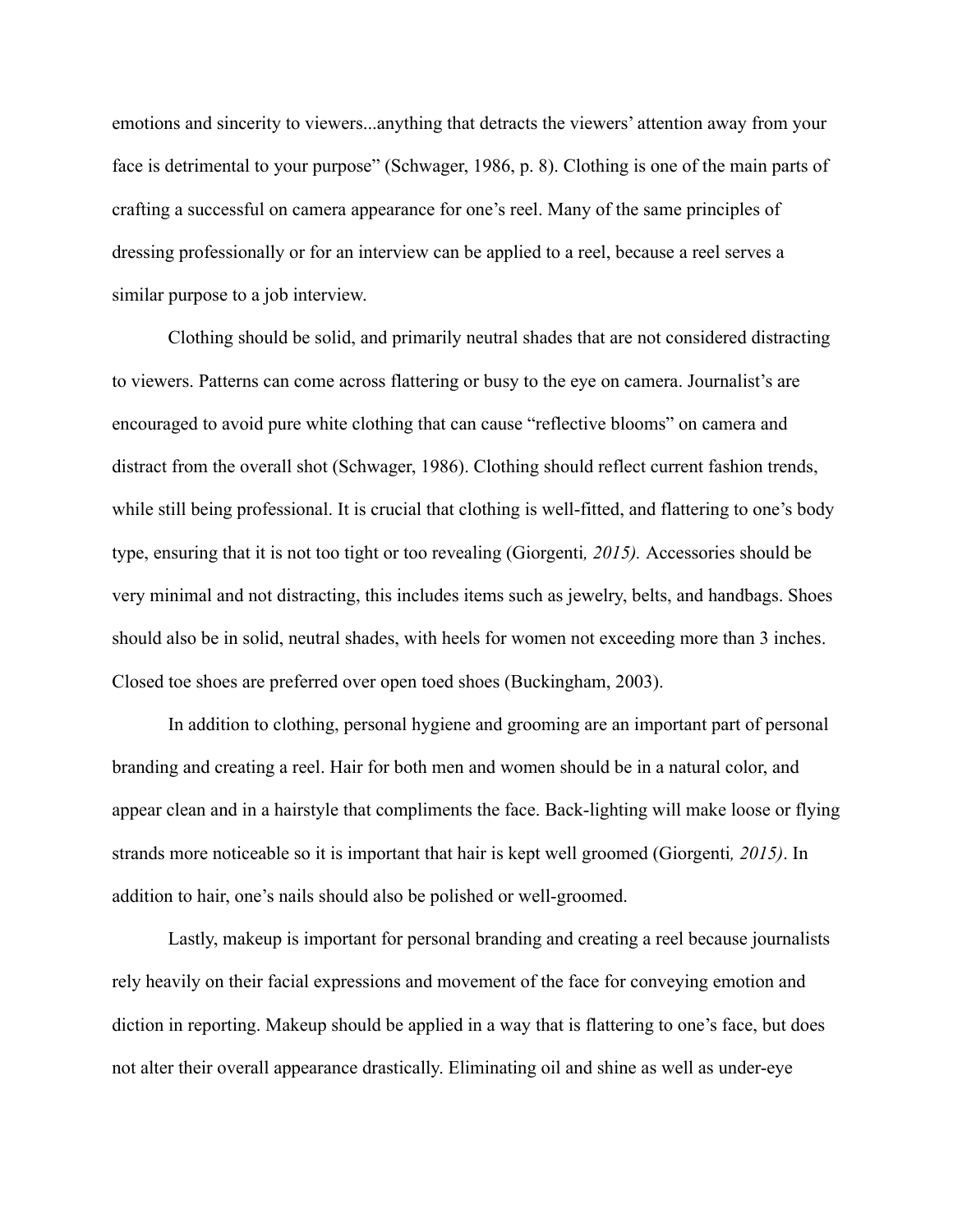"bags" are two crucial areas to focus on when applying makeup. Journalists should be mindful of what tones and colors accentuate their natural features and present well on camera (Schwager, 1986). Successfully combining professional dressing with good hygiene and grooming will aid in achieving an overall superior quality of a reel, while helping define a strong personal brand.

#### **Knowledge of Video Streaming Platforms**

The last variable of a "good" news reel that young journalists must master is knowledge of streaming platforms such as YouTube as well as SEO as related to these platforms. In *How YouTube videos are discovered and its impact on video views,* a more technical side of the reel can be understood. As YouTube is the main platform in which journalists will post their news reels, and send links to possible employers, it is important to understand how to increase engagement and drive more views to their video.

Zhou et al. (2016) discussed how organic growth and understanding what drives it can bring larger numbers of views to one's videos. "Discovering the major sources that drive views to a video and understanding how they impact the view growth pattern have become interesting topics for researchers…or anyone who wishes to have a shortcut to stardom" Posting YouTube videos in ways that positively impact the growth patterns is important to journalists who wish to get their image and personal brand seen by as many people as possible. The more people that view one's reel, the more exposure they gain.

There are many ways to improve growth patterns on one's reel after being uploaded to Youtube. Journalist's can organize their YouTube channels by content to make it easier for viewers to find what they are searching for. "For instance, create separate playlists for live footage...behind-the-scenes, and so on" (Chertkow & Feeha, 2015, p. 1). Additionally, adding a post-roll or call-to-action after the video can help increase views and shares of one's reel while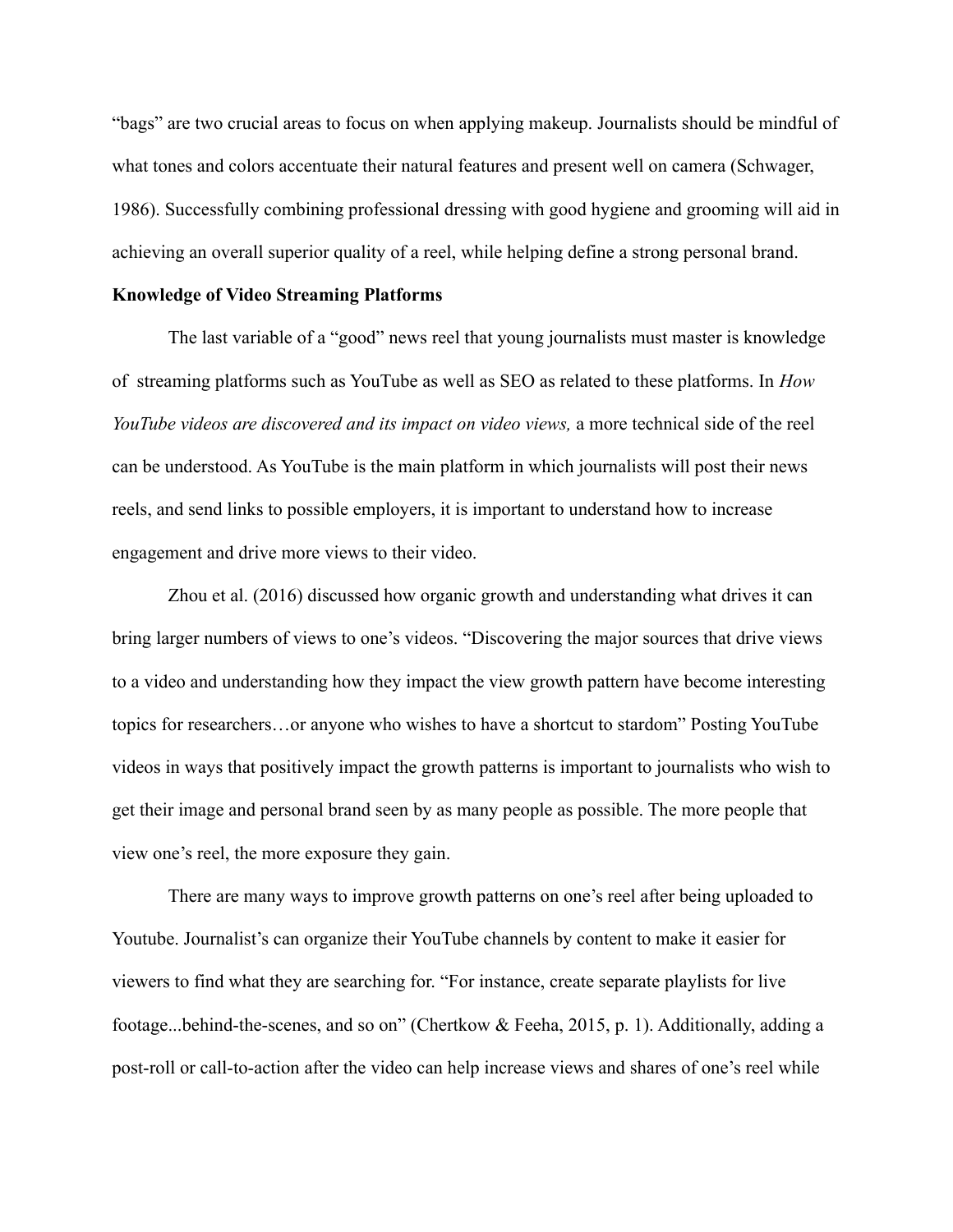the viewer is still watching. This includes asking viewers to subscribe to the channel, like the video or share it on their social media. It is also vital that journalists use their own social networks to share and announce their own video content such as their reel. Combining these strategies can help journalists successfully share and market their reel after completion.

The variables layed out in this research, such as positive self-presentation, exceptional personal branding, a clean physical appearance, technical skills, and a knowledge of video sharing platforms, all aid in the creation of a superior reel. Once created, said reel can be used to accomplish a variety of goals, such as obtaining a job, obtaining a promotion, or gaining exposure online while building a personal brand. Combining the guidelines identified throughout this research will allow young journalists to successfully create a newsreel and define their personal brand.